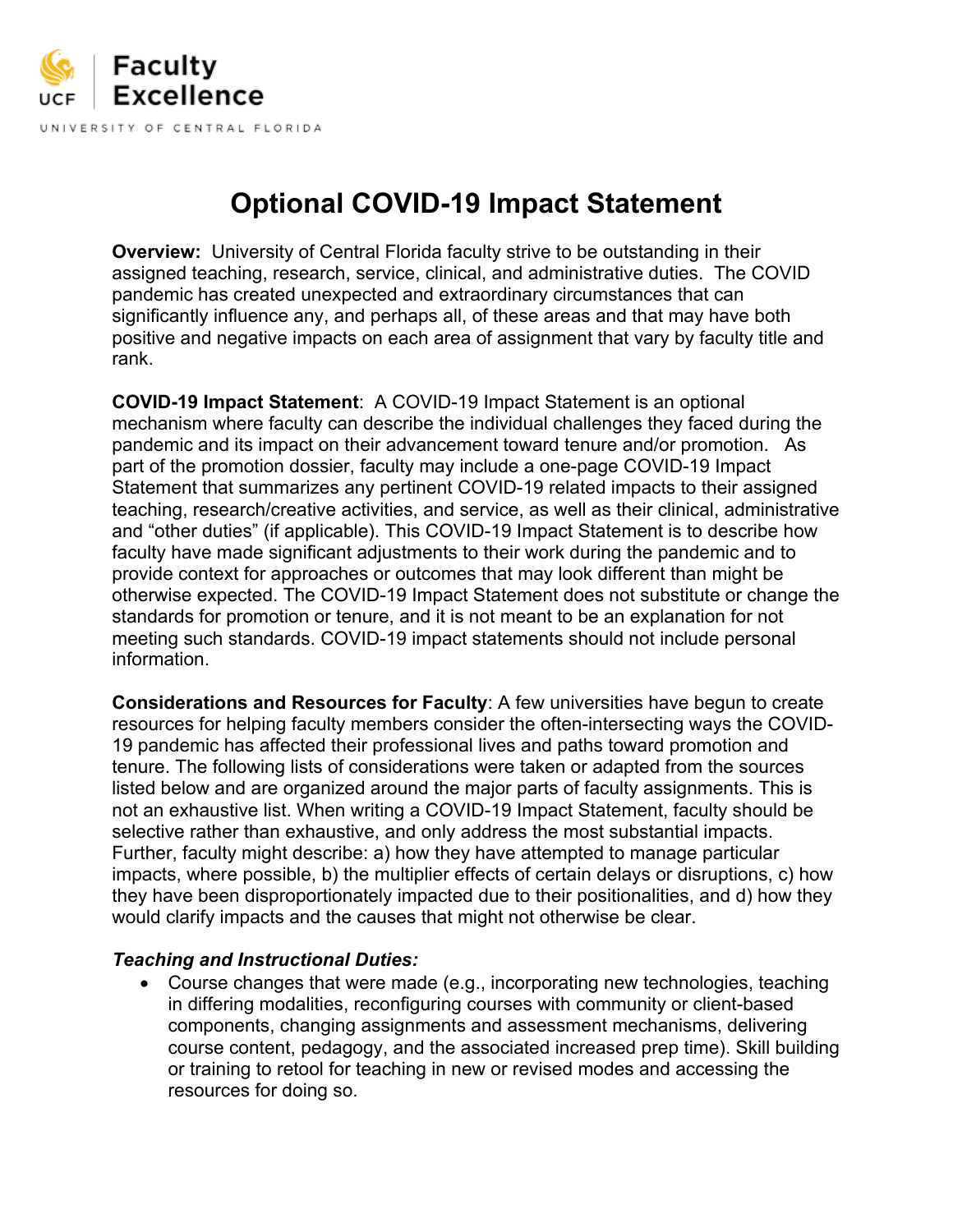- Additional teaching responsibilities (e.g., course overloads, shared teaching).
- Challenges (e.g., teaching assistants, issues with technology).

# *Research and Creative Activities:*

- Cancellations of or adjustments to conference presentations, invited talks, exhibitions or performances, fellowships, or artist/scholar-in-residence appointments
- Closed or limited access to facilities, performance venues, festivals, summer institutes, residences, and ensembles
- Disruptions and delays to research and creative activities (e.g. lack of access to data, participants, delays in peer or other review processes, publication schedules)
- Additional work required to close and reopen labs and other research/creative activity spaces
- Challenges to accessing and using start-up research funds and resources
- Shifts in research foci or programs, including altering research priorities to answer emergent questions related to the pandemic
- Limitations of grant funding opportunities or delays in funding application processes
- Challenges to fulfilling grant requirements and outcomes
- Impacts on sabbatical, faculty development, or other leaves

# *Service:*

- "Invisible" service to support students
- Additional work to sustain departmental or other operations
- Additional service commitments (e.g., meetings, initiatives, resource building) on department, college, or university committees or working groups
- Additional service supporting student organizations
- Interrupted or altered engagement with community or other external organizations
- Additional service commitments and effort to support to community and other service-related collaborations

## *Clinical Duties:*

- Reduced clinical opportunities due to patient/client concerns
- Reduced efficiency in clinic due to modified protocols
- Reduced clinical opportunities due to closure of sites

## *Administrative Duties:*

- Reduced access to administrative and technical support
- Limited access to personnel records
- Additional coordination of meetings in new format (e.g., Zoom or MS Teams)